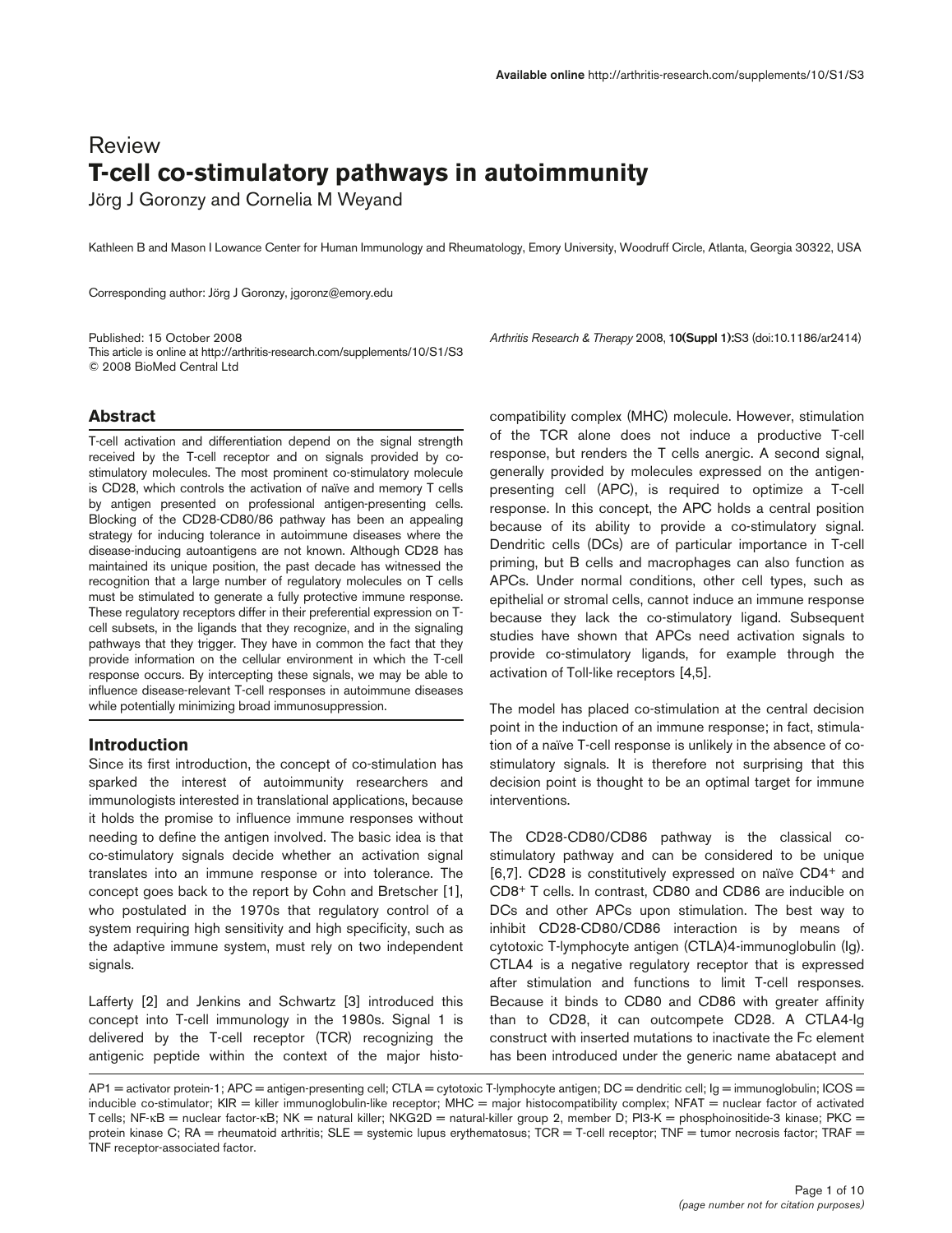

**Figure 1**

Co-stimulatory receptor-ligand pairs in the initiation of a T-cell response. CD27 and CD28 are co-stimulatory molecules that are constitutively expressed. Their ligands CD70, CD80, and CD86 are inducible on dendritic cells upon their activation. The CD154-CD40 interaction represents an important amplification loop that upregulates the expression of CD80 and CD86. MHC, major histocompatibility complex; TCR, T-cell receptor.

was recently approved for treatment of rheumatoid arthritis (RA), clearly documenting the validity of this treatment concept [8]. It has been less effective in transplantation models, but recent data from a nonhuman primate model [9] indicate that a mutated abatacept - namely belatacept, which binds CD86 with greater affinity - has promising effects.

In essence, co-stimulation implies that naïve T-cell responses are and should be context dependent. This concept has been expanded in recent years in several dimensions. First, it is now clear that T cells sense co-stimulatory as well as coinhibitory cues from their environment [10]. Co-inhibitory signals are equally important to our understanding of immune regulation; in fact, the information transmitted upon cell activation constitutes an integration of positive and negative signals. Negative regulatory receptors are not reviewed here, and we refer the interested reader to recent excellent reviews [10-12]; targeting these receptors will first find clinical applications in vaccine responses or in tumor immunology, and not in autoimmunity. The second development came from the insight that co-stimulatory signals also function if they do not coincide spatially or temporally with the TCR-mediated recognition of MHC-peptide complexes. Many co-stimulatory molecules are only induced subsequent to T-cell activation and function in amplification and differentiation. Finally, it is now being recognized that co-stimulatory control is not only a concept for the early stages of an immune response, when naïve T cells encounter antigen for the first time and must make the decision between being tolerant or being driven into proliferation. Context dependency of T-cell responses is evident at all stages of the immune response. For naïve T cells or central memory T cells, this context represents the recognition of ligands on APCs (Figure 1); for effector cells,

regulatory signals from stromal cells gain in importance and are of relevance for autoimmune diseases where T-cell effector functions are exerted at immunoprivileged sites and induce tissue damage.

## **CD28-mediated co-stimulation**

The importance of CD28-mediated signals was first emphasized by the immunodeficiency observed in CD28-deficient mice [13-17]. These mice have compromised responses to an array of immune functions, including deficient germinal center formation and immunoglobulin isotype class switching, reduced delayed hypersensitivity responses, and reduced helper cell differentiation. Also, CD8-dependent cytotoxic responses are impaired, although not completely abrogated.

CD28 is expressed on all naïve T cells, but may be lost with T-cell differentiation. This loss is frequently observed in humans and in nonhuman primates, and in particular involves the CD8<sup>+</sup> effector cell population [18]. CD4<sup>+</sup> T cells can also be affected, in particular in patients with autoimmune conditions. Loss of CD28 occurs normally with age, but this process may be accelerated in susceptible individuals. One contributing factor may be tumor necrosis factor (TNF), which has been shown to downregulate the number of CD28 molecules that are expressed on each individual cell and which may also in part be responsible for the complete loss of CD28 expression in some cells [19]. It should be noted that cell surface expression of CD28 in rodent models is different, and that CD28 is expressed by all murine functional T-cell subsets, irrespective of age or disease. Murine models may therefore represent an imperfect model of CD28 function in humans, with its more restrictive expression patterns on naïve and central memory CD4<sup>+</sup> and CD8<sup>+</sup> cells.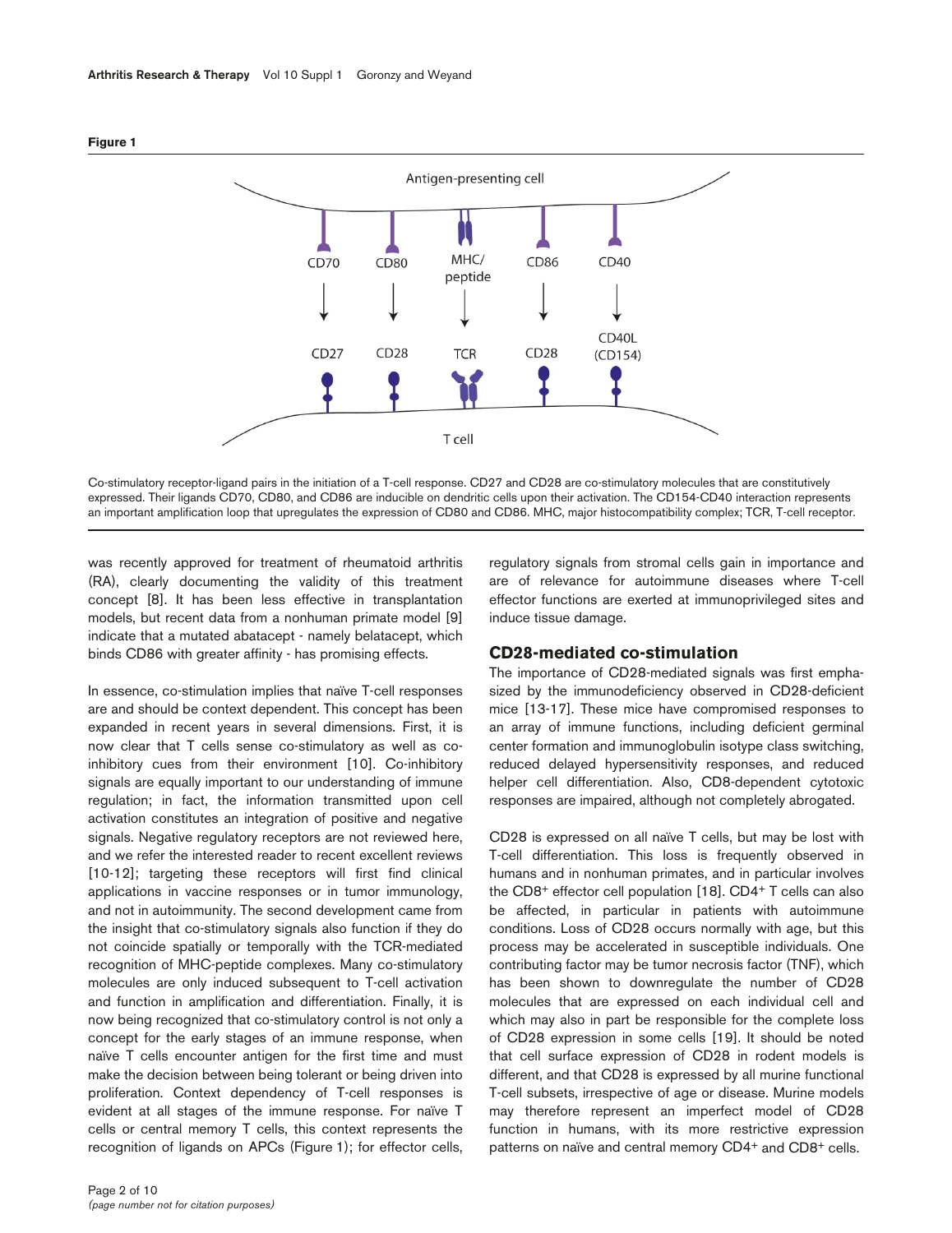CD28 is stimulated by its recognition of CD80 and CD86 on APCs (Figure 1) [20,21]. Expression of both of these ligands is not constitutive but activation induced. It is possible that CD80 and CD86 have distinct functions, and that CD86 is induced later in the immune response than is CD80. Expression of both of these molecules is dependent on various activation stimuli, such as Toll-like receptor ligands. One important amplification loop is the stimulation of CD40 on DCs by CD40 ligand expressed on activated CD4 T cells, which upregulates CD80/CD86 expression [22].

CD28 is a separate signaling unit, independent of the TCR activation complex, which is very much in line with the twosignal hypothesis. Initially, it was thought that each of these two signaling pathways would be unique and only partially overlapping, if at all, and that information and integration would occur at the level of transcription. More recent studies, however, have shown that this is not the case and that signal integration occurs early [23]. CD28 does not stimulate all signaling effectors that are activated by the TCR, but primarily provides a potent synergistic signal for transcription factors such as nuclear factor-κB (NF-κB), nuclear factor of activated T cells (NFAT), and activator protein-1 (AP1) [24-26]. CD28 therefore functions mainly as an amplifying mechanism to overcome signaling thresholds that, in principle, are obtainable by ligation of the TCR alone. CD28 stimulation is mandatorily required at low TCR occupancy, because it occurs in most antigen-specific responses. However, it may be partially or totally dispensable in responses to high-affinity antigens with high TCR occupancy or in situations where the TCR threshold is lower, as seen in effector cell populations. In this model, the contribution of CD28 co-stimulation is more qualitative than quantitative [27,28]. This concept has been supported by gene expression studies comparing TCRinduced gene expression in the presence or absence of costimulation [26,29]. CD28 co-stimulation was unable to induce transcription of any gene that could not be induced by TCR stimulation alone. However, CD28 co-stimulation was able to amplify or suppress many of the TCR-induced genes to a varying degree. CD28-mediated signaling is not just repetitive of TCR signaling, but sets a different emphasis that shifts the balance of signal events and influences feedback circuits. In this context it is important to note that anti-CD28 antibodies that bind to the laterally exposed C''D loop of the immunoglobulin-like domain of CD28 - distant from the natural ligand-binding domain - induces NF-κB signaling by itself without any need for TCR stimulation [30]. This stimulatory activity of some anti-CD28 antibodies led to the dramatic complications in the Tegenero trial [31].

CD28 signals are mediated through phosphorylated tyrosines that are not part of an ITAM (immunoreceptor tyrosine-based activation motif) motif and by proline-rich motifs in its cytoplasmic tail. CD28 signaling also does not involve the LAT-SLP76 complex, which is the basic signaling module of the TCR intracellular signaling complex. Instead, the CD28 signaling pathway primarily involves a small subset of signaling molecules that are also implicated in TCR signal transmission, in particular the phosphoinositide-3 kinase (PI3-K) pathway with downstream activation of AKT [32,33], and activation of TEC protein kinases and of interleukin-2 inducible T-cell kinases [27,34]. AKT activation cooperates with the TCR-induced activation of protein kinase C (PKC)θ to activate the NF-κB pathway, which is otherwise only slightly activated by TCR alone. Activation of TEC and interleukin-2-inducible T-cell kinases are crucial for the regulation of phospholipase  $C_{\gamma_1}$ , contributing to intracellular calcium signal as well as activation of PKC.

Although the main function of CD28 appears to lie in lowering the TCR threshold to antigen-specific stimuli, it has a selective imprint on the transcriptional program induced by TCR-mediated activation rather than a random effect. In addition to its activation of selected transcription factors such as NF-κB, AP1, and NFAT, CD28 co-stimulation has a major impact on DNA demethylation and chromatin remodeling. Most of the biological processes that are influenced by CD28 co-stimulation pertain to T-cell clonal expansion and differentiation. Typical examples are that CD28 co-stimulation induces an anti-apoptotic program, accelerates cell cycle progression, and upregulates metabolic pathways [32,35,36]. This pro-proliferative activity makes sense if one considers that the major functions of CD28 co-stimulation are to allow naïve T cells to be activated and clonally expanded.

How does this appreciation of CD28-mediated co-stimulation help us to understand the action of CTLA4-Ig treatment in RA? Although CD28-mediated co-stimulation functions in central memory T-cell activation and can directly or indirectly modulate CD8+ memory T-cell responses in murine systems, CTLA4-Ig blockade should affect naïve T-cell responses more than effector T cells [37,38]. This has implications for the safety and the side effects predicted to occur with CTLA4-Ig treatment. Immune responses to novel antigens could be importantly abrogated, as is the case in a primary exposure to infectious viruses such as new influenza strains. Indeed, a single dose of CTLA4-Ig in young healthy adults reduced vaccine responses to a peptide antigen, although it could not completely abrogate them [39]. The risk from disabling T cells with CTLA4-Ig in nonimmune patients is not known at present, but it is possible that host defenses are deficient. T-cell responses for which a memory T-cell response has already been established may be less affected, and patients may only be at moderate risk for reactivation of chronic viral infections such as herpes zoster or viral hepatitis. In the clinical studies conducted thus far, the incidence of herpes zoster reactivation has been estimated at 0.7%, which corresponds to the incidence rate in a normal population of 65-year-old individuals [40].

How then is CTLA4-Ig efficacious in RA, if it preferentially targets naïve and memory T cells? Effector T-cell populations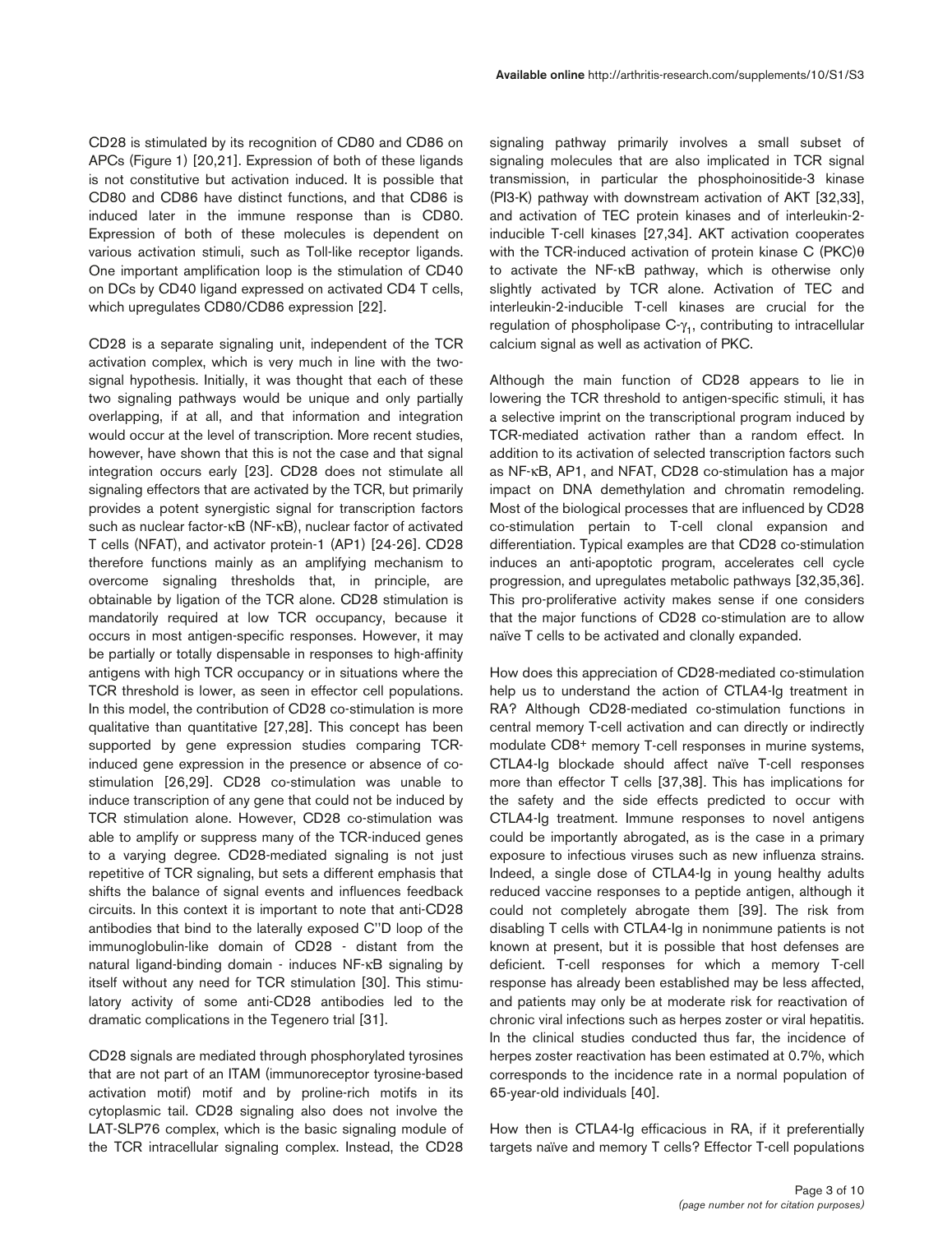expanded in RA are unlikely to be amenable to CTLA-4Ig, in particular because they have frequently lost CD28 expression, which is in sharp contrast to rodent systems. It is possible that CD28 blockade works upstream of these effector cells and that the disease activity in RA is dependent on the continuous recruitment of naïve and central memory cells into the effector cell pool. In this model, continuous disease activity may be dependent on progressive epitope spreading and broadening of the autoimmune response [41]. Alternatively, RA may not be the clinical consequence of the misguided T-cell response to a selective set of autoantigens, but it may represent a global defect in T-cell responsiveness that is amenable to CTLA4-Ig treatment. There is indeed evidence for this model; abnormalities that already occur in the naïve T-cell compartment have been described [42].

#### **The CD27-CD70 pathway**

CD27 is a member of the TNF receptor family that shares several features with CD28 [43]. It is also constitutively expressed on naïve and central memory T cells, and it is progressively lost with differentiation into effector cells. CD27 activity is induced by engagement of CD70, a molecule that is found on activated T cells, B cells, and DCs. Expression of CD70 is strictly controlled and occurs transiently after activation. CD27 signaling can lower the threshold of the TCR response to low-affinity antigens, it enhances proliferation and survival, and it promotes differentiation [44,45]. Like many other TNF-like receptors, CD27 signaling is TNF receptorassociated factor (TRAF) dependent and primarily targets the NF-κB and c-Jun amino-terminal kinase/p38 pathways.

The importance of the CD27-CD70 pathway to autoimmunity is reflected in several murine models [46-48]. In the physiological setting, CD27 stimulation is strictly controlled by CD70 expression. Constitutive expression of CD70 under the control of the CD19 promoter in transgenic mice leads to a persistent stimulation of CD27. These mice exhibit a rapid differentiation of CD4+ and CD8+ cells into effector cells, presumably due to the recognition of autoantigens. T-cell responses to exogenous antigen are initially increased. However, mice eventually develop a progressive depletion of the naïve T-cell pool and immune deficiency. In this context, it is of particular interest that patients with systemic lupus erythematosus (SLE) have a selective demethylation of the CD70 promoter that leads to aberrant CD70 expression [49]. Also, in T cells from patients with RA, the regulation of CD70 expression is altered. Upon activation, CD4+ effector T cells from patients with RA express CD70 for a prolonged period of time, providing signals to CD27+ naïve T cells and facilitating their activation and proliferation [50]. In analogy to the mouse model, the over-expression of CD70 has the potential to recruit and activate low-affinity T cells and to amplify T-cell responses. Whether blocking of the CD27-CD70 pathway is efficacious in RA or SLE is not known, but this intervention has been shown to be beneficial in several animal models of autoimmunity, including the autoimmune encephalomyelitis model [47].

#### **The CD40-CD154 pathway**

CD40 and its ligand, CD40L or CD154, were first identified as instrumental in T-cell-dependent B-cell activation [51]. Antibody-mediated triggering of CD40 on B cells, in conjunction with B-cell receptor stimulation, induces B-cell proliferation and is essential for germinal center formation and isotype switching. CD40 is constitutively expressed on B cells; its ligand CD154 is induced on CD4+ T cells upon activation. Expression of CD154 on CD8+ T cells is infrequent, but it appears to be of importance in germinal center formation in the synovial tissue [52]. The bearing of the CD40-CD154 receptor-ligand interaction for T-cell activation was subsequently recognized; inhibition of this pathway greatly reduced the activation of naïve T cells to antigen presented by DCs, leading to the definition of CD154 as a costimulatory molecule. More appropriately, the pathway is now recognized as a mechanism to activate APCs and to enhance their potential to activate T cells. CD154-mediated CD40 stimulation provides an important feedback mechanism for the initial co-stimulatory pathway of CD28-CD80/CD86. Initial suboptimal stimulation of CD4+ T cells induces CD154 to engage CD40 on DCs, which then upregulates the expression of CD80 and CD86, facilitating further costimulation through CD28. CD40-activated DCs can stimulate CD8+ T cells without further T-cell help [53,54].

Therapeutic targeting of this pathway had beneficial effects in rodent autoimmune and transplant models [9]. Anti-CD154 antibodies were highly efficacious in preventing acute allograft rejections in nonhuman primates, but the effect was less prominent in recall responses; this is consistent with the model in which the CD154-CD40 pathway, interlinked with CD80/86-CD28 co-stimulation, is of central importance in primary T-cell responses. Treatment studies in human SLE, however, identified the unexpected side effect of frequent thromboembolic events [55]. It is now clear that platelets secrete a soluble form of CD154, which is important in thrombus formation and stability [56]. One but not the only action of soluble CD154 is its binding of CD40 on endothelial cells and promotion of their activation [57]. Studies employing direct targeting of CD40 rather than CD154 may in part circumvent the thromboembolic side effects, but they may be not without side effects, given the widespread distribution of CD40.

# **Co-stimulatory signals provided by activation-induced receptors**

A set of co-stimulatory molecules is not constitutively expressed on T cells, but is rapidly induced upon activation and provides a second wave of co-stimulation (Figure 2) [20,43]. Their major function is to sustain and to amplify the T-cell response, but they are also involved in T-cell differentiation and memory T-cell development. They have been proven to be important in autoimmune diseases in animal models, but their role in human disease is less well defined. Classical examples are CD30, 4-1BB, and Ox40 of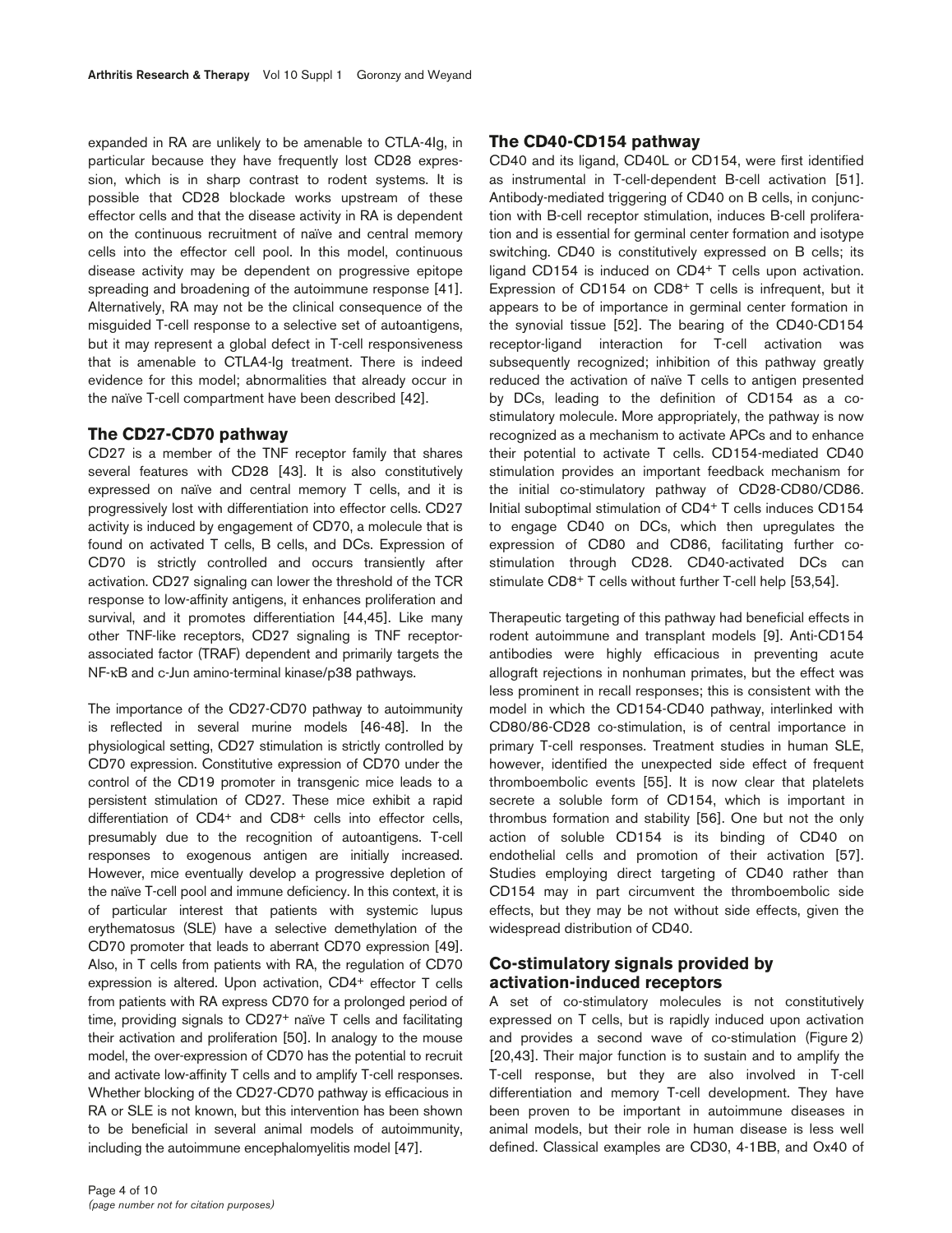

Activation-induced co-stimulatory receptors and their ligands. Upon activation, T cells express a number of receptors that have co-stimulatory ability and are important for sustained activation, proliferation, and differentiation. Their ligands again are expressed on antigen-presenting cells. ICOS, inducible co-stimulator; MHC, major histocompatibility complex; TCR, T-cell receptor.

the TNF receptor family and inducible co-stimulator (ICOS) of the immunoglobulin family.

ICOS is a CD28 homolog that is upregulated on naïve T cells after activation and on memory and effector T cells [58,59]. Similar to CD28, its cytoplasmic domain has a sequence motif that facilitates the binding of the p85 subunit of PI3-K [60]. Its potency to activate the PI3-K/AKT signaling pathway is greater than that of CD28; however, ICOS is also more selective in its activation mechanisms and, in contrast to CD28, it is unable to influence the c-Jun amino-terminal kinase pathway or promote the production of interleukin-2. Ligands for ICOS are constitutively expressed on APCs and, in contrast to CD80 and CD86, do not underlie the control of CD40 or signals involving the NF-κB pathway such as Tolllike receptors. mRNAs for ICOS ligands are also found in a variety of nonhematopoietic cells such as endothelial and epithelial cells and fibroblasts. *In vitro*, ICOS stimulation augments the production of various T-helper-1 and T-helper-2 cytokines, but does not contribute to clonal expansion. Experiments in transgenic and knockout animals, as well as in disease models, have generated a complex picture of its *in vivo* function. ICOS co-stimulation appears to be of particular importance for T-cell effector activity and for T-cell-dependent B-cell responses [61]. In most autoimmune disease models, ICOS blockade suppresses disease activity [62,63], but it can also aggravate disease when it is given during the induction rather than the effector stage [64].

Ox40 (CD134), 4-1BB (CD137), and CD30 have similar functions in primary and secondary immune responses [43]. Their ligands are expressed on APCs, including B cells, but they may also be present on nonhematopoietic cells, such as endothelial cells. Ox40 is primarily inducible on CD4+ T cells, whereas 4-1BB expression is observed preferentially in CD8+ cells, but this subset specificity is not absolute. Both molecules are transiently expressed, and support the expansion of T cells and differentiation into effector-cell populations. Ox40- Ox40 ligand interaction has been shown to provide an important co-stimulatory signal in murine models of autoimmune encephalomyelitis, collagen-induced arthritis, and autoimmune colitis [65-69]. Antibody-mediated inhibition attenuated disease. In contrast, the role of 4-1BB in autoimmune disease appears to be more complex. Treatment with anti-4-1BB antibodies can have inhibitory as well as stimulatory effects, depending on the disease [70]. A possible explanation is that 4-1BB may be involved in the activation and differentiation of a regulatory cell population [71]. Expansion of CD8<sup>+</sup> effector cells seen with agonistic 4-1BB-specific antibodies may have a regulatory impact on immune responses; also, cell populations other than T cells express 4-1BB and are influenced by agonistic antibodies. CD30, in many respects, behaves similarly to Ox40 and enhances proliferation and cytokine production induced by TCR stimulation. CD30 co-stimulation has primarily been explored in the NOD (nonobese diabetic) model of diabetes because it maps to the diabetes susceptibility locus idd9.2 and revealed several sequence differences in NOD mice compared with B10 mice [72].

In summary, a set of molecules is readily induced in T cells upon TCR signaling and provides a second wave of costimulation. Recognition of the ligands, mostly expressed on APCs, sustains the immune response and amplifies the clonal expansion or effector function. These co-stimulatory signals are equally relevant for the priming of naïve as well as the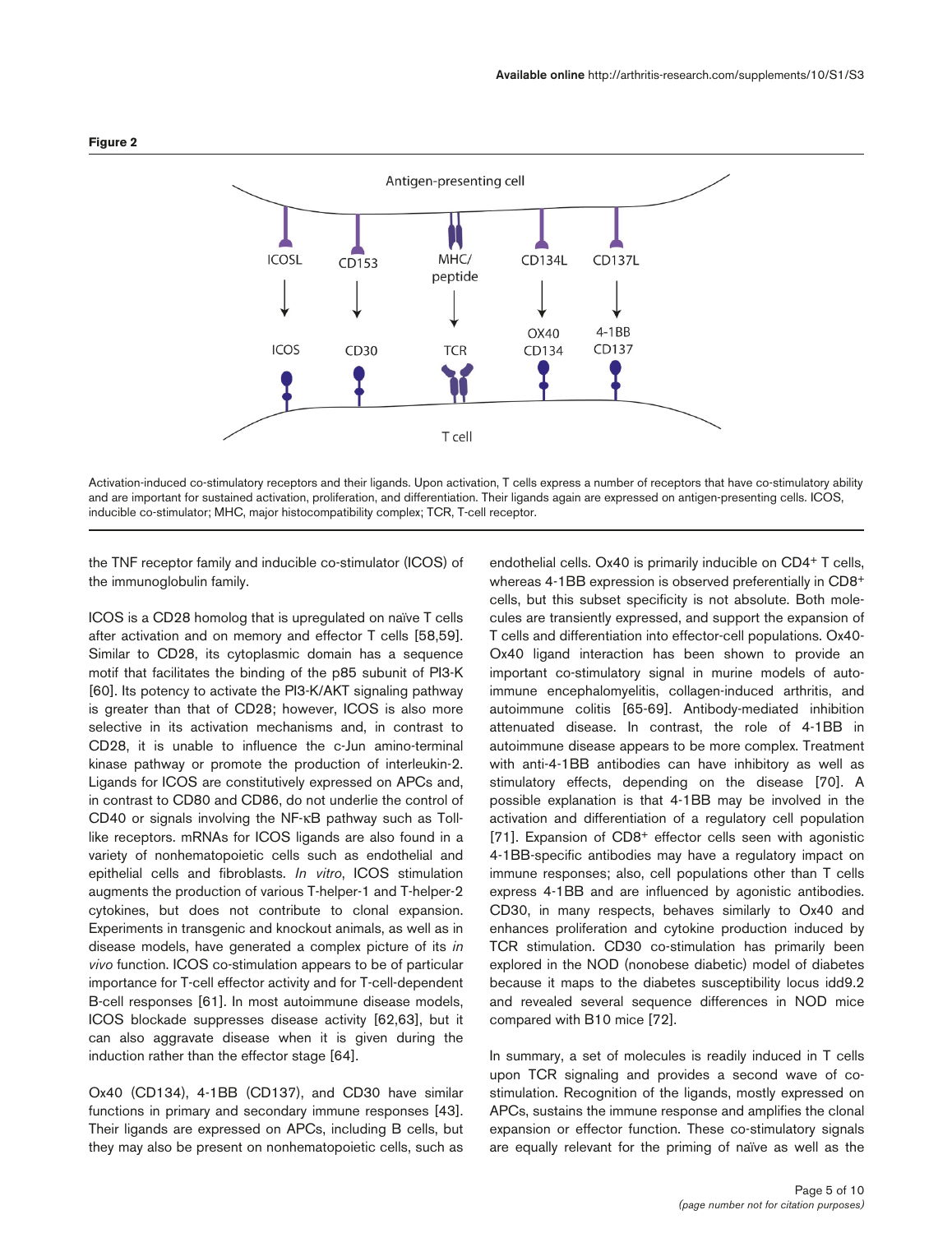

Co-stimulatory receptor-ligand pairs in the synovium. Effector T-cell populations frequently lose the expression of CD27 and CD28 and gain the expression of regulatory receptors that bind to ligands in the synovium. In general, these receptors as well as their ligands are constitutively expressed independent of cell activation. CD47 is expressed on all T cells irrespective of their differentiation status and receives a co-stimulatory signal from a trimolecular complex formation including CD36 on synoviocytes or endothelial cells and thrombospondin produced in the synovial tissue. KIR, killer immunoglobulin-like receptor; MHC, major histocompatibility complex; TCR, T-cell receptor.

recall of memory T cells. The functional consequences of immune intervention targeting these receptor-ligand interactions can be complex, depending on the timing, the stage of the immune response, and the microenvironment; the results can be difficult to predict.

## **Regulatory control of T effector cells**

For effector subpopulations, the context of the environment changes; in particular, CD8+ cells are no longer focused on APCs but on parenchymal cells. It is therefore not surprising that effector cells lose the expression of important costimulatory receptors that function in the initiation of the immune response, such as CD27 and CD28. Effector cell populations continue to be responsive to 4-1BB triggering; this receptor-ligand interaction may to some extent substitute for the loss of signals derived by CD27 and CD28. In addition, they gain the expression of regulatory molecules (Figure 3), frequently borrowed from the repertoire of natural killer (NK) cell receptors; these molecules include the killer immunoglobulin-like receptor (KIR) and the immunoglobulinlike transcript families, as well as natural-killer group 2, member D (NKG2D) [73,74]. One characteristic feature of these families is the inclusion of negative and positive regulatory receptors that are co-expressed on individual cells; the balance between positive and negative signals determines the outcome. How and when T cells gain the expression of these molecules is unclear. Some of these molecules are expressed on a large percentage of effector cell populations; others are only present on small subsets. In

general, the expression of all of these regulatory receptors favors CD8+ T cells, but they can also be found on CD4+ T cells [75]. One reason for this distribution pattern may be that the frequency of CD8+ effector subpopulations is higher than that of CD4+ T cells, in particular with increasing age. Negative regulatory receptors have ITIM (immunoreceptor tyrosine-based inhibitory motif) motifs in their cytoplasmic domain that recruit Src homology 2 (SH2)-containing tyrosine phosphatases (SHP) and exert inhibitory function when coengaged with the TCR [10]. In contrast to NK cells, these inhibitory signals do not appear to be absolute, but rather modify the functional response pattern of T cells [76]. Many of these co-inhibitory receptors recognize common determinants on MHC class I molecules.

The ligands for stimulatory KIR receptors are less well defined, but may represent complexes of MHC class I molecules and peptides. These stimulatory receptors are usually expressed in the minority on individual cells, but they can dominate selected effector cells in autoimmune diseases. The function of the stimulatory receptors is entirely dependent on adapter molecules that endow them with co-stimulatory or stimulatory function [77]. An adapter molecule conferring full stimulatory function is DAP12, which expresses an ITAM motif [78]. In the presence of DAP12, T cells expressing stimulatory KIR can be fully triggered just by the stimulation of the activating KIR receptors in the absence of antigenic stimulation [79]. In contrast, stimulatory KIR receptors provide co-stimulatory signals in T cells that lack the

**Figure 3**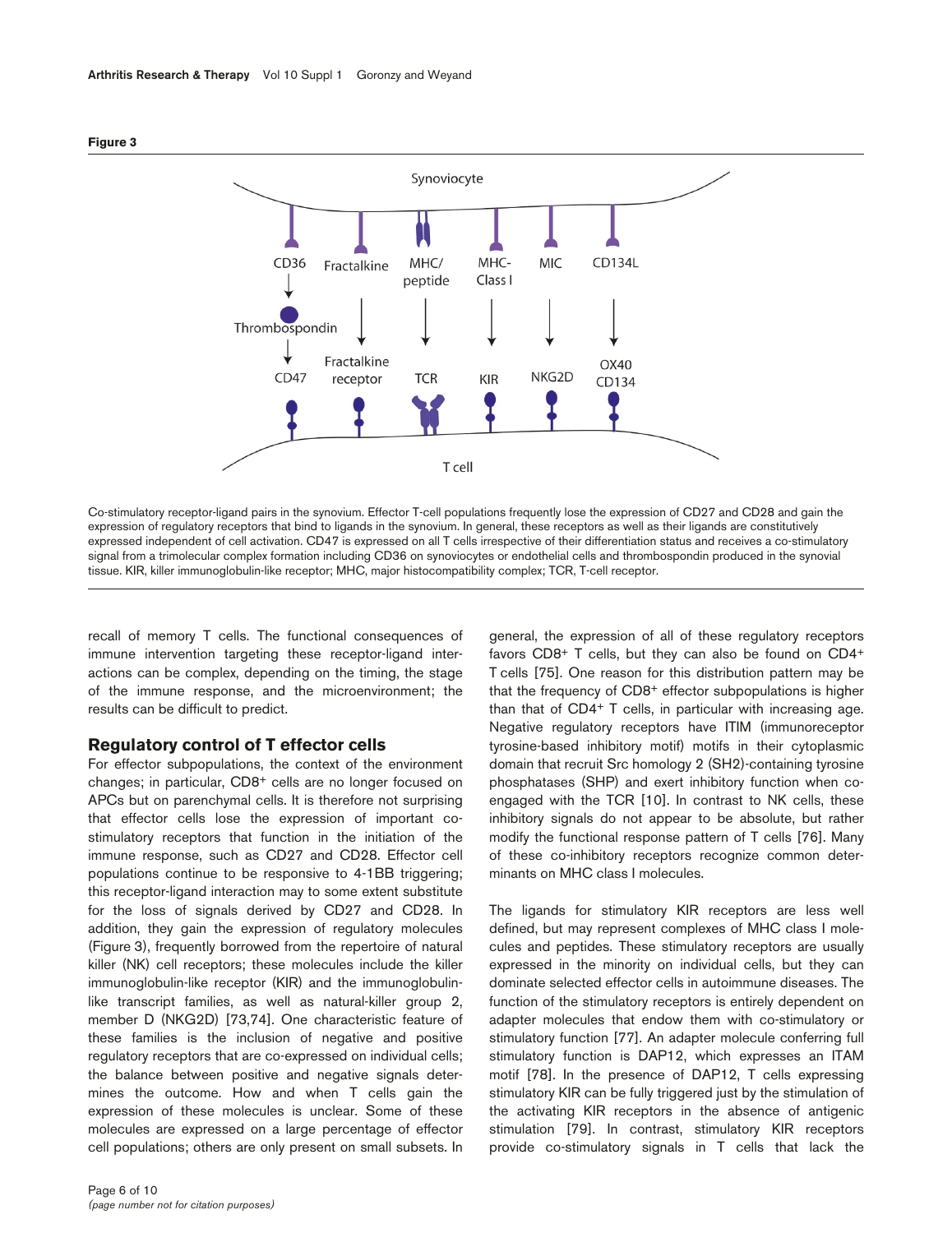expression of DAP12 [80]. It is possible that in these T cells DAP10 plays a role as an adapter molecule. DAP10 has a PI3-K binding domain that resembles CD28 or ICOS and initiates activation of the PI3-K pathway. Preferential expression of co-stimulatory rather than co-inhibitory receptors appears to contribute to unopposed effector cell activity in chronic inflammatory diseases [81]. Stimulatory KIR polymorphisms have been found to be associated with psoriasis and extra-articular manifestations of RA [82].

# **Co-stimulatory ligands in the synovial tissue**

It is the premise of co-stimulation to set the recognition of antigen into the context of the immediate environment. For naïve and central memory T cells, co-stimulatory signals are provided by ligands expressed on DCs and other APCs, which are plentiful in the inflamed synovium. Effector T cells frequently receive regulatory signals from nonpolymorphic determinants on MHC class I molecules that are expressed on all somatic cells. In addition, synovial fibroblasts express ligands that regulate T-cell responses specifically in the synovial environment.

CD47 is a cell membrane protein of the immunoglobulin superfamily with wide tissue distribution that has been implicated in both integrin-dependent and integrin-independent signaling cascades. It is expressed on all subsets of T cells, including effector cell populations that have lost the classical co-stimulatory molecules CD28 and CD27. Engagement in T cells leads to F-actin polymerization, PKCθ recruitment, phospholipase-γ activation, and calcium influx, amplifying TCR stimulation and enhancing proliferation as well as cytokine production [83]. In addition to the classical SIRP (signal regulatory protein) ligands, CD47 binds to thrombospondin, which is highly expressed in the synovial environment, in particular in diffuse synovitis that is poorly vascularized [84]. CD47 and thrombospondin can form a trimolecular complex with CD36 expressed on synovial fibroblasts. This complex formation is efficient in triggering CD47 activity in T cells [85,86].

NKG2D is a cell surface molecule that can fully activate NK cells, but it has co-stimulatory function if found on T cells. Its ligands include seven members of the MIC and the ULBP/RAE families, which are induced as a stress response in epithelial cells [87]. Several of these members are also found to be expressed in synovial fibroblasts in RA [88,89]. NKG2D is constitutively expressed on human CD8+ T cells and a subset of CD4+ effector cells, which is in contrast to the rodent system, where its expression is activation dependent. NKG2D signals through DAP10, activating the PI3-K pathway [90]. The synovial microenvironment is therefore poised to provide co-stimulatory signals to NKG2D-expressing CD4+ and CD8+ T cells.

Similar to NKG2D, the fractalkine receptor  $CX_3CR1$  (CX<sub>3</sub>C chemokine receptor 1) is found on CD28- CD4+ T cells and on the  $CD8^+$  effector T-cell population.  $CX_3CR1$  is a

G-protein-coupled receptor that provides a co-stimulatory signal to complement TCR stimulation. Engagement of this receptor enhances production of effector cytokines such as TNF-α and interferon-γ [91]. Its ligand fractalkine is produced by synovial fibroblasts and exists in a soluble and a cellbound form. Cell-bound fractalkine provides a co-stimulatory signal to T cells. The increased production of TNF- $\alpha$  by the effector T-cell population stimulates the synovial fibroblast to produce soluble fractalkine, which is a growth factor for fibroblast proliferation [92].

# **Conclusion**

The concept of co-stimulation, initially originating from the two-signal hypothesis, has developed into the broader notion

## **Key messages**

- T-cell activation requires a combination of TCRmediated and co-stimulatory signals.
- Although antigen recognition is the determining factor for TCR stimulation, co-stimulatory stimuli provide information on the cellular context where recognition occurs.
- Interfering with co-stimulatory pathways has the promise to modulate immune responses without knowledge of the antigen.
- Co-stimulatory signals modify TCR signaling. T-cell responses to high-affinity antigens can occur in the absence of co-stimulatory signals. Conversely, costimulatory signals can overcome unresponsiveness to low-affinity antigens.
- Many co-stimulatory receptor-ligand pairs have been described. Their roles depend on the differentiation state of the T cell and the environment in which the T-cell response occurs (Figures 1 to 3).
- The CD28-CD80/CD86 pathway is the classical costimulatory pathway and has unique importance for the initiation of naïve CD4+ T-cell responses that are triggered by antigen presented by DCs (Figure 1).
- Activation-induced co-stimulatory molecules such as Ox40, 4-1BB, and ICOS function to sustain and to amplify the T-cell response and to regulate T-cell differentiation into memory and effector cells (Figure 2).
- Co-stimulatory as well as co-inhibitory receptors on effector T cells regulate the T-cell response in the synovium by virtue of their ligands, which are expressed on synoviocytes and parenchymal cells (Figure 3).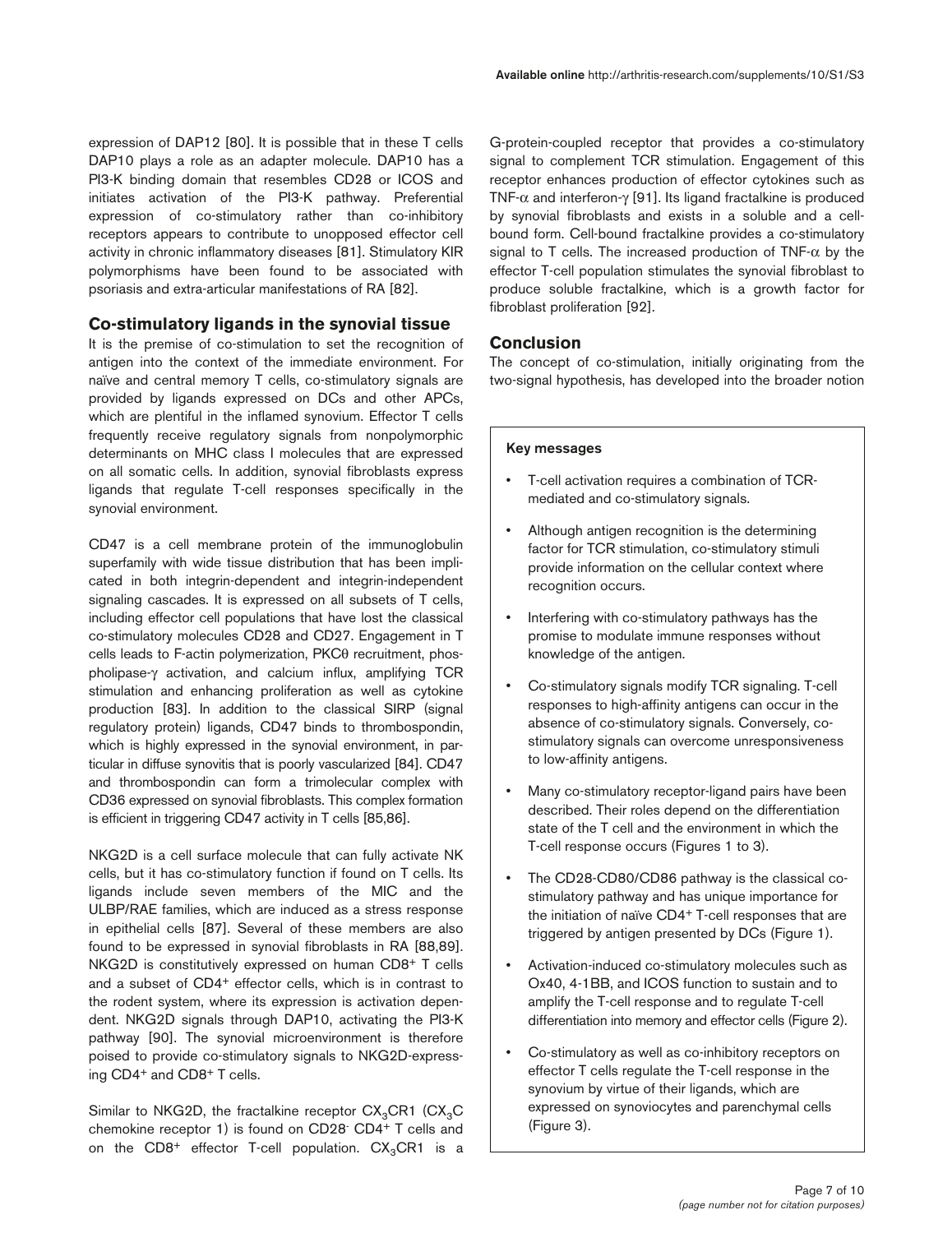that T-cell responses are context dependent and are influenced by signals from their environment through a variety of receptor-ligand interactions. These signals amplify and modify the original TCR signal received by antigenic stimulation in a resting naïve or memory T cell, regulate T-cell expansion and differentiation in recently activated T cells, or control effector functions in a particular somatic environment. Co-stimulation blockade attenuates or modifies T-cell responses and therefore represents a powerful treatment tool in autoimmune diseases. By its very nature, co-stimulation is not antigen specific and therefore will not be specific for autoimmune T-cell responses, but it also inhibits or modifies responses to infectious or tumorigenic antigens. However, immune responses in the various autoimmune diseases and in normal responses may differ in their context dependency. Co-stimulation blockade will be unlikely to restore tolerance as originally envisioned, but selective pathway blockade or defined temporal administration may have the potential to be applied as a targeted intervention in an autoimmune disease.

### **Competing interests**

The authors declare that they have no competing interests.

#### **Acknowledgments**

The authors thank Tamela Yeargin for editing the manuscript.

This work was funded in part by grants from the National Institutes of Health (R01 AR41974, R01 AR42527, RO1 AG15043, RO1 AI44142, and RO1 EY11916).

This article is published as part of *Arthritis Research & Therapy* Volume 10 Supplement 1, 2008: Co-stimulation blockade: from bench to bedside. The full contents of the supplement are available online at http://arthritis-research.com/supplements/10/S1.

Publication of this supplement has been sponsored by Bristol-Myers Squibb Company.

#### **References**

- 1. Bretscher P, Cohn M: **A theory of self-nonself discrimination.** *Science (New York)* 1970, **169:**1042-1049.
- Lafferty KJ, Misko IS, Cooley MA: Allogeneic stimulation modu**lates the in vitro response of T cells to transplantation antigen.** *Nature* 1974, **249:**275-276.
- 3. Jenkins MK, Schwartz RH: **Antigen presentation by chemically modified splenocytes induces antigen-specific T cell unresponsiveness in vitro and in vivo.** *J Exp Med* 1987, **165:**302-319.
- 4. Matzinger P: **Tolerance, danger, and the extended family.** *Annu Rev Immunol* 1994, **12:**991-1045.
- 5. Janeway CA Jr, Medzhitov R: **Innate immune recognition.** *Annu Rev Immunol* 2002, **20:**197-216.
- 6. Lenschow DJ, Walunas TL, Bluestone JA: **CD28/B7 system of T cell costimulation.** *Annu Rev Immunol* 1996, **14:**233-258.
- 7. Sharpe AH, Freeman GJ: **The B7-CD28 superfamily.** *Nat Rev* 2002, **2:**116-126.
- 8. Kremer JM, Genant HK, Moreland LW, Russell AS, Emery P, Abud-Mendoza C, Szechinski J, Li T, Ge Z, Becker JC, Westhovens R: **Effects of abatacept in patients with methotrexateresistant active rheumatoid arthritis: a randomized trial.** *Ann Intern Med* 2006, **144:**865-876.
- 9. Weaver TA, Charafeddine AH, Kirk AD: **Costimulation blockade: towards clinical application.** *Front Biosci* 2008, **13:**2120-2139.
- 10. Leibson PJ: **The regulation of lymphocyte activation by inhibitory receptors.** *Curr Opin Immunol* 2004, **16:**328-336.
- 11. Keir ME, Francisco LM, Sharpe AH: **PD-1 and its ligands in Tcell immunity.** *Curr Opin Immunol* 2007, **19:**309-314.
- 12. Murphy KM, Nelson CA, Sedy JR: **Balancing co-stimulation and inhibition with BTLA and HVEM.** *Nat Rev* 2006, **6:**671-681.
- 13. Lucas PJ, Negishi I, Nakayama K, Fields LE, Loh DY: **Naive CD28 deficient T cells can initiate but not sustain an in vitro antigenspecific immune response.** *J Immunol* 1995, **154:**5757-5768.
- 14. O'Neill SK, Cao Y, Hamel KM, Doodes PD, Hutas G, Finnegan A: **Expression of CD80/86 on B cells is essential for autoreactive T cell activation and the development of arthritis.** *J Immunol* 2007, **179:**5109-5116.
- 15. Ferguson SE, Han S, Kelsoe G, Thompson CB: **CD28 is required for germinal center formation.** *J Immunol* 1996, **156:**4576- 4581.
- 16. Green JM, Noel PJ, Sperling AI, Walunas TL, Gray GS, Bluestone JA, Thompson CB: **Absence of B7-dependent responses in CD28-deficient mice.** *Immunity* 1994, **1:**501-508.
- 17. Shahinian A, Pfeffer K, Lee KP, Kundig TM, Kishihara K, Wakeham A, Kawai K, Ohashi PS, Thompson CB, Mak TW: **Differential T cell costimulatory requirements in CD28-deficient mice.** *Science (New York)* 1993, **261:**609-612.
- 18. Vallejo AN: **CD28 extinction in human T cells: altered functions and the program of T-cell senescence.** *Immunol Rev* 2005, **205:**158-169.
- 19. Bryl E, Vallejo AN, Weyand CM, Goronzy JJ: **Down-regulation of CD28 expression by TNF-alpha.** *J Immunol* 2001, **167:**3231- 3238.
- 20. Greenwald RJ, Freeman GJ, Sharpe AH: **The B7 family revisited.** *Annu Rev Immunol* 2005, **23:**515-548.
- 21. McAdam AJ, Schweitzer AN, Sharpe AH: **The role of B7 costimulation in activation and differentiation of CD4+ and CD8+ T cells.** *Immunol Rev* 1998, **165:**231-247.
- 22. van Essen D, Kikutani H, Gray D: **CD40 ligand-transduced costimulation of T cells in the development of helper function.** *Nature* 1995, **378:**620-623.
- 23. Acuto O, Michel F: **CD28-mediated co-stimulation: a quantitative support for TCR signalling.** *Nat Rev* 2003, **3:**939-951.
- 24. Kane LP, Lin J, Weiss A: **It's all Rel-ative: NF-kappaB and CD28 costimulation of T-cell activation.** *Trends Immunol* 2002, **23:** 413-420.
- 25. Michel F, Mangino G, Attal-Bonnefoy G, Tuosto L, Alcover A, Roumier A, Olive D, Acuto O: **CD28 utilizes Vav-1 to enhance TCR-proximal signaling and NF-AT activation.** *J Immunol* 2000, **165:**3820-3829.
- 26. Rincon M, Flavell RA: **AP-1 transcriptional activity requires both T-cell receptor-mediated and co-stimulatory signals in primary T lymphocytes.** *EMBO J* 1994, **13:**4370-4381.
- 27. Michel F, Attal-Bonnefoy G, Mangino G, Mise-Omata S, Acuto O: **CD28 as a molecular amplifier extending TCR ligation and signaling capabilities.** *Immunity* 2001, **15:**935-945.
- 28. Viola A, Lanzavecchia A: **T cell activation determined by T cell receptor number and tunable thresholds.** *Science (New York)* 1996, **273:**104-106.
- 29. Riley JL, Mao M, Kobayashi S, Biery M, Burchard J, Cavet G, Gregson BP, June CH, Linsley PS: **Modulation of TCR-induced transcriptional profiles by ligation of CD28, ICOS, and CTLA-4 receptors.** *Proc Natl Acad Sci USA* 2002, **99:**11790-11795.
- 30. Lühder F, Huang Y, Dennehy KM, Guntermann C, Müller I, Winkler E, Kerkau T, Ikemizu S, Davis SJ, Hanke T, Hünig T: **Topological requirements and signaling properties of T cell-activating, anti-CD28 antibody superagonists.** *J Exp Med* 2003, **197:**955- 966.
- 31. Suntharalingam G, Perry MR, Ward S, Brett SJ, Castello-Cortes A, Brunner MD, Panoskaltsis N: **Cytokine storm in a phase 1 trial of the anti-CD28 monoclonal antibody TGN1412.** *N Engl J Med* 2006, **355:**1018-1028.
- 32. Kane LP, Weiss A: **The PI-3 kinase/Akt pathway and T cell activation: pleiotropic pathways downstream of PIP3.** *Immunol Rev* 2003, **192:**7-20.
- 33. Parry RV, Riley JL, Ward SG: **Signalling to suit function: tailoring phosphoinositide 3-kinase during T-cell activation.** *Trends Immunol* 2007, **28:**161-168.
- 34. Berg LJ, Finkelstein LD, Lucas JA, Schwartzberg PL: **Tec family kinases in T lymphocyte development and function.** *Annu Rev Immunol* 2005, **23:**549-600.
- 35. Appleman LJ, Berezovskaya A, Grass I, Boussiotis VA: **CD28 costimulation mediates T cell expansion via IL-2-independent and IL-2-dependent regulation of cell cycle progression.** *J Immunol* 2000, **164:**144-151.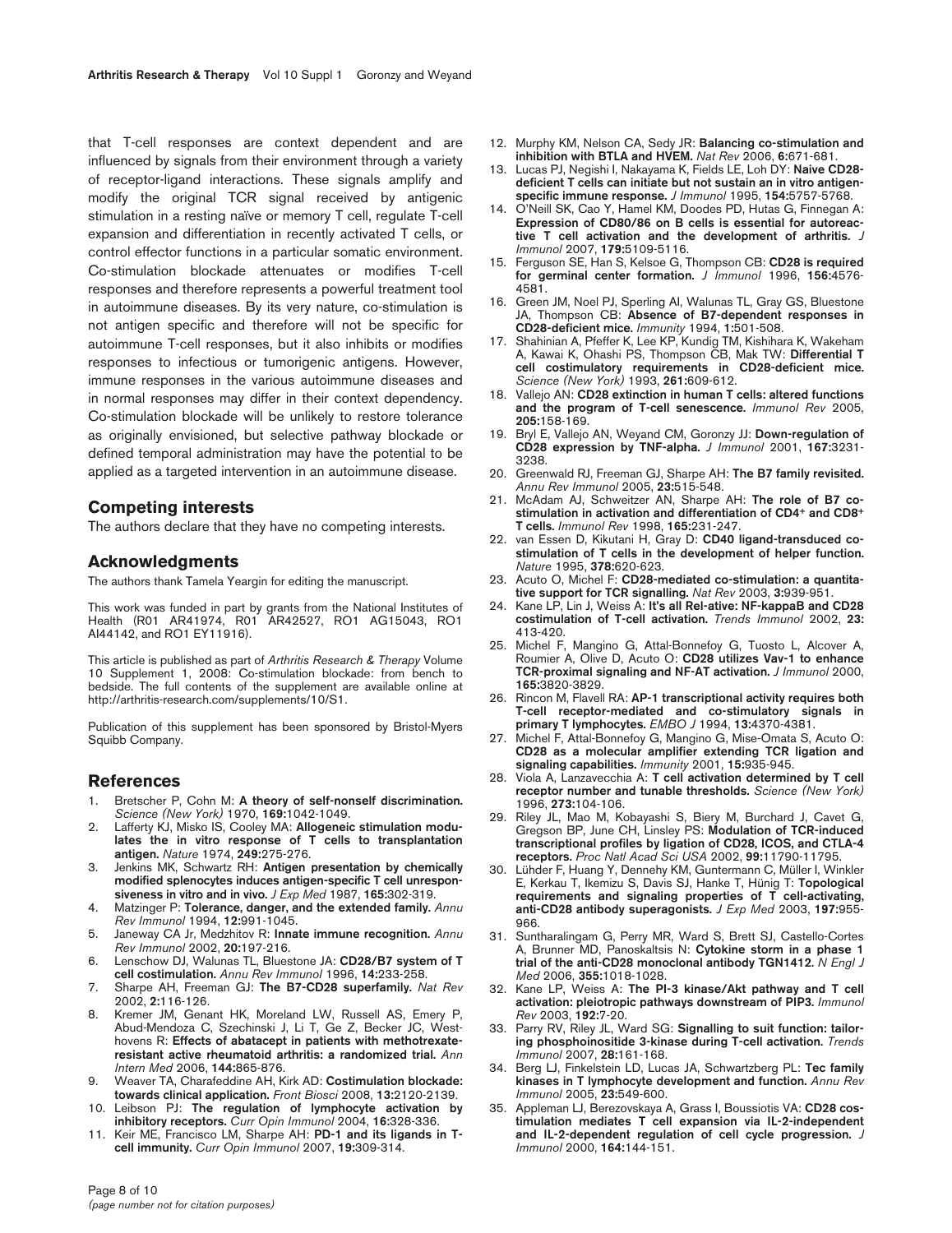- 36. Boise LH, Minn AJ, Noel PJ, June CH, Accavitti MA, Lindsten T, Thompson CB: **CD28 costimulation can promote T cell survival by enhancing the expression of Bcl-XL.** *Immunity* 1995, **3:**87-98.
- 37. Borowski AB, Boesteanu AC, Mueller YM, Carafides C, Topham DJ, Altman JD, Jennings SR, Katsikis PD: **Memory CD8+ T cells require CD28 costimulation.** *J Immunol* 2007, **179:**6494-6503.
- 38. Fuse S, Zhang W, Usherwood EJ: **Control of memory CD8+ T cell differentiation by CD80/CD86-CD28 costimulation and restoration by IL-2 during the recall response.** *J Immunol* 2008, **180:**1148-1157.
- 39. Tay L, Leon F, Vratsanos G, Raymond R, Corbo M: **Vaccination response to tetanus toxoid and 23-valent pneumococcal vaccines following administration of a single dose of abatacept: a randomized, open-label, parallel group study in healthy subjects.** *Arthritis Res Ther* 2007, **9:**R38.
- 40. Donahue JG, Choo PW, Manson JE, Platt R: **The incidence of herpes zoster.** *Arch Intern Med* 1995, **155:**1605-1609.
- 41. Vanderlugt CL, Miller SD: **Epitope spreading in immune-mediated diseases: implications for immunotherapy.** *Nat Rev* 2002, **2:**85-95.
- 42. Goronzy JJ, Weyand CM: **Rheumatoid arthritis.** *Immunol Rev* 2005, **204:**55-73.
- 43. Watts TH: **TNF/TNFR family members in costimulation of T cell responses.** *Annu Rev Immunol* 2005, **23:**23-68.
- 44. Hendriks J, Xiao Y, Borst J: **CD27 promotes survival of activated T cells and complements CD28 in generation and establishment of the effector T cell pool.** *J Exp Med* 2003, **198:**1369- 1380.
- 45. Lens SM, Tesselaar K, van Oers MH, van Lier RA: **Control of lymphocyte function through CD27-CD70 interactions.** *Semin Immunol* 1998, **10:**491-499.
- 46. Arens R, Tesselaar K, Baars PA, van Schijndel GM, Hendriks J, Pals ST, Krimpenfort P, Borst J, van Oers MH, van Lier RA: **Constitutive CD27/CD70 interaction induces expansion of effector-type T cells and results in IFNgamma-mediated B cell depletion.** *Immunity* 2001, **15:**801-812.
- 47. Nakajima A, Oshima H, Nohara C, Morimoto S, Yoshino S, Kobata T, Yagita H, Okumura K: **Involvement of CD70-CD27 interactions in the induction of experimental autoimmune encephalomyelitis.** *J Neuroimmunol* 2000, **109:**188-196.
- 48. Tesselaar K, Arens R, van Schijndel GM, Baars PA, van der Valk MA, Borst J, van Oers MH, van Lier RA: **Lethal T cell immunodeficiency induced by chronic costimulation via CD27-CD70 interactions.** *Nat Immunol* 2003, **4:**49-54.
- 49. Lu Q, Wu A, Richardson BC: **Demethylation of the same promoter sequence increases CD70 expression in lupus T cells and T cells treated with lupus-inducing drugs.** *J Immunol* 2005, **174:**6212-6219.
- 50. Lee WW, Yang ZZ, Li G, Weyand CM, Goronzy JJ: **Unchecked CD70 expression on T cells lowers threshold for T cell activation in rheumatoid arthritis.** *J Immunol* 2007, **179:**2609-2615.
- 51. Grewal IS, Flavell RA: **CD40 and CD154 in cell-mediated immunity.** *Annu Rev Immunol* 1998, **16:**111-135.
- 52. Kang YM, Zhang X, Wagner UG, Yang H, Beckenbaugh RD, Kurtin PJ, Goronzy JJ, Weyand CM: **CD8 T cells are required for the formation of ectopic germinal centers in rheumatoid synovitis.** *J Exp Med* 2002, **195:**1325-1336.
- 53. Ridge JP, Di Rosa F, Matzinger P: **A conditioned dendritic cell can be a temporal bridge between a CD4+ T-helper and a Tkiller cell.** *Nature* 1998, **393:**474-478.
- Schoenberger SP, Toes RE, van der Voort EI, Offringa R, Melief CJ: **T-cell help for cytotoxic T lymphocytes is mediated by CD40-CD40L interactions.** *Nature* 1998, **393:**480-483.
- 55. Yazdany J, Davis J: **The role of CD40 ligand in systemic lupus erythematosus.** *Lupus* 2004, **13:**377-380.
- 56. Henn V, Slupsky JR, Grafe M, Anagnostopoulos I, Forster R, Muller-Berghaus G, Kroczek RA: **CD40 ligand on activated platelets triggers an inflammatory reaction of endothelial cells.** *Nature* 1998, **391:**591-594.
- 57. Andre P, Prasad KS, Denis CV, He M, Papalia JM, Hynes RO, Phillips DR, Wagner DD: **CD40L stabilizes arterial thrombi by a beta3 integrin-dependent mechanism.** *Nat Med* 2002, **8:**247- 252.
- 58. Kroczek RA, Mages HW, Hutloff A: **Emerging paradigms of Tcell co-stimulation.** *Curr Opin Immunol* 2004, **16:**321-327.
- 59. Suh WK, Tafuri A, Berg-Brown NN, Shahinian A, Plyte S, Duncan GS, Okada H, Wakeham A, Odermatt B, Ohashi PS, Mak TW:

**The inducible costimulator plays the major costimulatory role in humoral immune responses in the absence of CD28.** *J Immunol* 2004, **172:**5917-5923.

- 60. Coyle AJ, Lehar S, Lloyd C, Tian J, Delaney T, Manning S, Nguyen T, Burwell T, Schneider H, Gonzalo JA, Gosselin M, Owen LR, Rudd CE, Gutierrez-Ramos JC: **The CD28-related molecule ICOS is required for effective T cell-dependent immune responses.** *Immunity* 2000, **13:**95-105.
- 61. Loke P, Allison JP: **Emerging mechanisms of immune regulation: the extended B7 family and regulatory T cells.** *Arthritis Res Ther* 2004, **6:**208-214.
- 62. Nurieva RI, Treuting P, Duong J, Flavell RA, Dong C: **Inducible costimulator is essential for collagen-induced arthritis.** *J Clin Invest* 2003, **111:**701-706.
- 63. Rottman JB, Smith T, Tonra JR, Ganley K, Bloom T, Silva R, Pierce B, Gutierrez-Ramos JC, Ozkaynak E, Coyle AJ: **The costimulatory molecule ICOS plays an important role in the immunopathogenesis of EAE.** *Nat Immunol* 2001, **2:**605-611.
- 64. Chapoval AI, Ni J, Lau JS, Wilcox RA, Flies DB, Liu D, Dong H, Sica GL, Zhu G, Tamada K, Chen L: **B7-H3: a costimulatory molecule for T cell activation and IFN-gamma production.** *Nat Immunol* 2001, **2:**269-274.
- 65. Higgins LM, McDonald SA, Whittle N, Crockett N, Shields JG, MacDonald TT: **Regulation of T cell activation in vitro and in vivo by targeting the OX40-OX40 ligand interaction: amelioration of ongoing inflammatory bowel disease with an OX40- IgG fusion protein, but not with an OX40 ligand-IgG fusion protein.** *J Immunol* 1999, **162:**486-493.
- Malmstrom V, Shipton D, Singh B, Al-Shamkhani A, Puklavec MJ, Barclay AN, Powrie F: **CD134L expression on dendritic cells in the mesenteric lymph nodes drives colitis in T cell-restored SCID mice.** *J Immunol* 2001, **166:**6972-6981.
- 67. Ndhlovu LC, Ishii N, Murata K, Sato T, Sugamura K: **Critical involvement of OX40 ligand signals in the T cell priming events during experimental autoimmune encephalomyelitis.** *J Immunol* 2001, **167:**2991-2999.
- 68. Weinberg AD, Wegmann KW, Funatake C, Whitham RH: **Blocking OX-40/OX-40 ligand interaction in vitro and in vivo leads to decreased T cell function and amelioration of experimental allergic encephalomyelitis.** *J Immunol* 1999, **162:**1818-1826.
- 69. Yoshioka T, Nakajima A, Akiba H, Ishiwata T, Asano G, Yoshino S, Yagita H, Okumura K: **Contribution of OX40/OX40 ligand interaction to the pathogenesis of rheumatoid arthritis.** *Eur J Immunol* 2000, **30:**2815-2823.
- 70. Mittler RS, Foell J, McCausland M, Strahotin S, Niu L, Bapat A, Hewes LB: **Anti-CD137 antibodies in the treatment of autoimmune disease and cancer.** *Immunol Res* 2004, **29:**197-208.
- 71. Myers LM, Vella AT: **Interfacing T-cell effector and regulatory function through CD137 (4-1BB) co-stimulation.** *Trends Immunol* 2005, **26:**440-446.
- 72. Lyons PA, Hancock WW, Denny P, Lord CJ, Hill NJ, Armitage N, Siegmund T, Todd JA, Phillips MS, Hess JF, Chen SL, Fischer PA, Peterson LB, Wicker LS: **The NOD Idd9 genetic interval influences the pathogenicity of insulitis and contains molecular variants of Cd30, Tnfr2, and Cd137.** *Immunity* 2000, **13:**107- 115.
- 73. Vivier E, Anfossi N: **Inhibitory NK-cell receptors on T cells: witness of the past, actors of the future.** *Nat Rev* 2004, **4:**190- 198.
- 74. Young NT, Uhrberg M, Phillips JH, Lanier LL, Parham P: **Differential expression of leukocyte receptor complex-encoded Ig-like receptors correlates with the transition from effector to memory CTL.** *J Immunol* 2001, **166:**3933-3941.
- 75. Czesnikiewicz-Guzik M, Lee WW, Cui D, Hiruma Y, Lamar DL, Yang ZZ, Ouslander JG, Weyand CM, Goronzy JJ: **T cell subsetspecific susceptibility to aging.** *Clin Immunol (Orlando, FL)* 2008, **127:**107-118.
- 76. Henel G, Singh K, Cui D, Pryshchep S, Lee WW, Weyand CM, Goronzy JJ: **Uncoupling of T-cell effector functions by inhibitory killer immunoglobulin-like receptors.** *Blood* 2006, **107:**4449-4457.
- 77. Snyder MR, Weyand CM, Goronzy JJ: **The double life of NK receptors: stimulation or co-stimulation?** *Trends Immunol* 2004, **25:**25-32.
- 78. Humphrey MB, Lanier LL, Nakamura MC: **Role of ITAM-containing adapter proteins and their receptors in the immune system and bone.** *Immunol Rev* 2005, **208:**50-65.